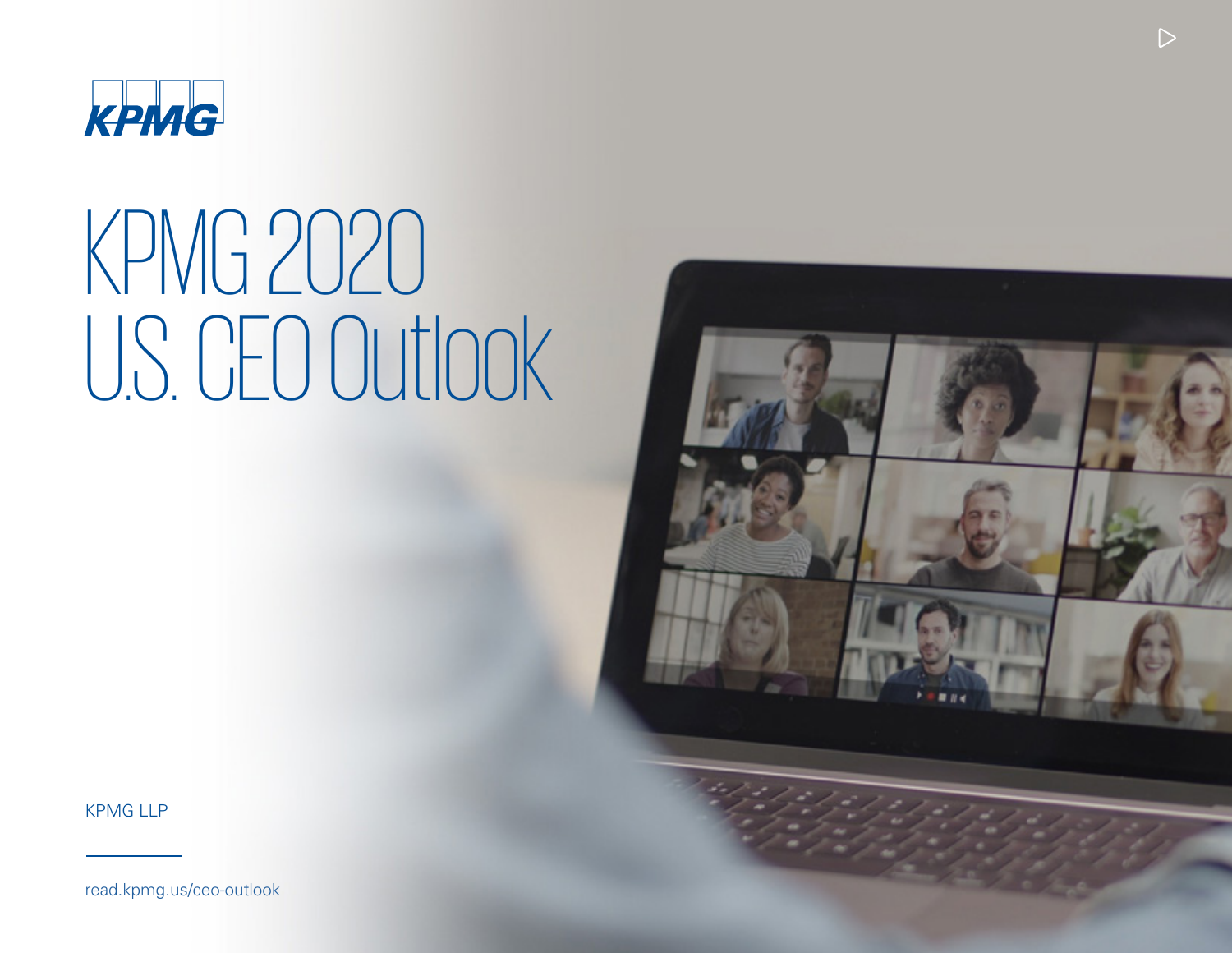## **Foreword**



**Paul Knopp** Chair and CEO KPMG U.S.

This year's CEO Outlook comes at a trying time as CEOs continue to navigate their businesses through uncharted territory of the COVID-19 pandemic, ongoing economic uncertainty and social unrest across the globe.

To better understand how organizations are managing today's new reality, our latest study examines how global CEOs' priorities and concerns have changed during the pandemic. U.S. CEOs have much in common with their peers around the world and are approaching the challenges and opportunities before them with confidence. They have relied on technology solutions to adjust to the changing needs of their customers and employees, and placed a greater emphasis on values, purpose and culture as well as Environmental, Social and Governance (ESG) initiatives.

A majority of U.S. CEOs are more optimistic about the growth prospects of their companies and industries than they were at the beginning of the year. They have been accelerating their digital transformations, and emerging technologies have enabled many companies to thrive and others to sustain their business during these challenging times.

There is no turning back from the new models and expectations developed during the pandemic. These new expectations are not limited to the financial side of the business. If anything, they are even stronger when it comes to culture and purpose. Going forward, CEOs will need to continue to actively participate in creating a nurturing culture for their employees and keeping communication lines open.

In this report, CEOs and KPMG leaders share their perspectives on the business landscape over the next three years. Amidst these unprecedented times, CEOs are resourceful and are working hard to adapt to constantly evolving circumstances. I'm confident they will continue to overcome the challenges and embrace the opportunities that lie ahead.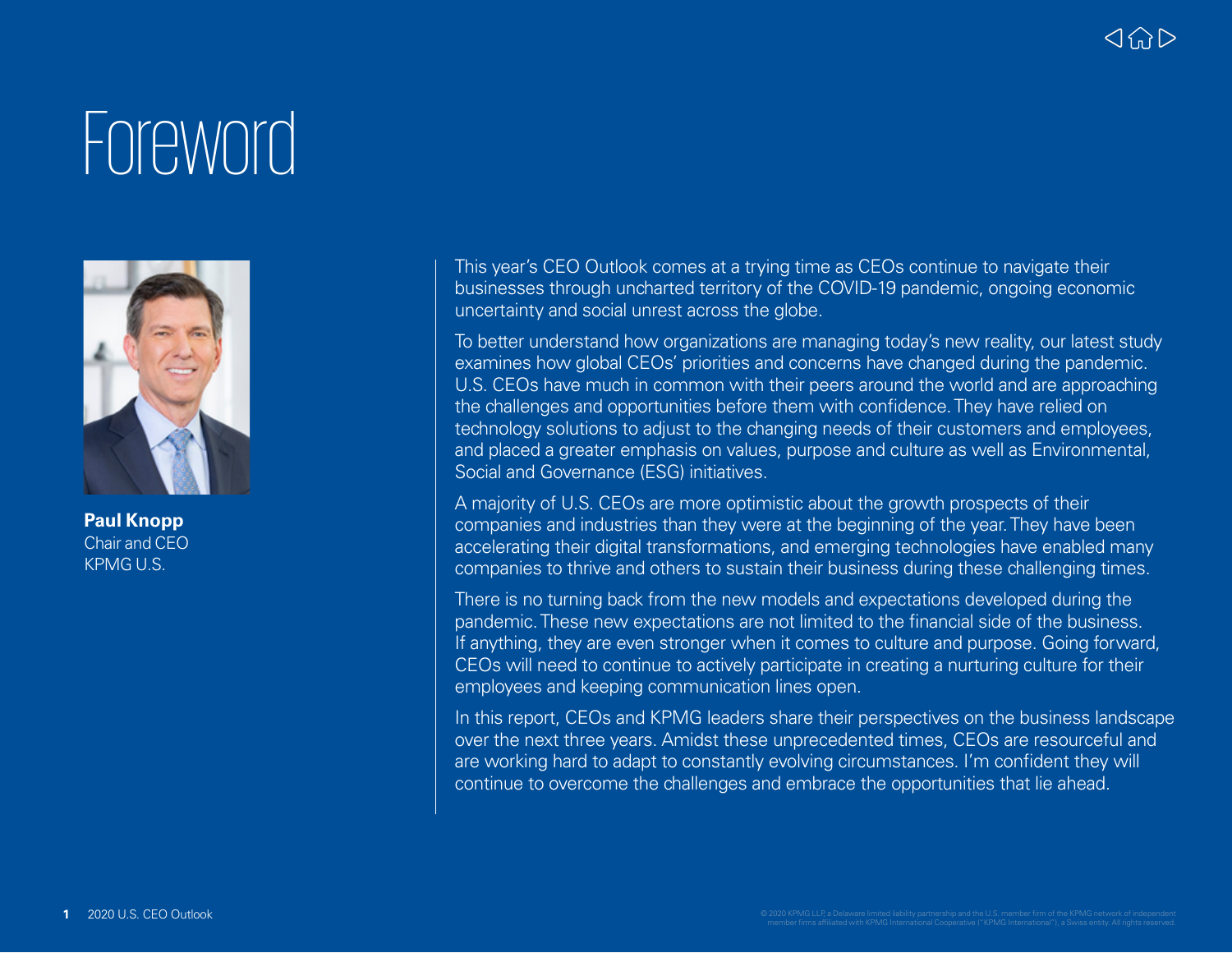### <span id="page-2-0"></span>A bifurcated recovery:

### **Economic outlook and business confidence**

56 The fundamental drivers of economic growth are there, and the long-term trends are still very positive as we get out to the back half of next year, into 2022 and beyond.<sup>99</sup>

#### **Michael Wirth**

Chairman of the Board and CEO Chevron

U.S. CEOs are showing resilience in the face of the COVID-19 pandemic, which they have approached with a proactive, technology-driven response. Our research reveals that confidence levels about growth are higher among CEOs who have invested in digital acceleration to prime their organizations to weather the pandemic and emerge stronger on the other side.

"CEOs are being forced to not only make tough decisions that they may have put on the sidelines for a while but to also accelerate efforts around technology to transform operating models and reshape their business. This in turn is unleashing additional potential for their organizations," says Tandra Jackson, Vice Chair, Growth and Strategy, KPMG U.S. "Additionally, the pent up demand in some industries and a lot of private capital waiting to be leveraged means that we may see a growth surge across industries once we are through the uncertainty."

U.S. CEOs' confidence in three-year growth prospects has increased since the beginning of the year. Sixty percent say they are more confident in the growth prospects for their company than they were earlier in 2020, and 65% are now more confident about the growth prospects for their sector. Fewer feel more confident about the growth prospects for the country (43%) and the global economy (37%) (Figure 1).

Yet when it comes to earnings over the next three years, U.S. CEOs have become somewhat less confident. At the beginning of the year, 50% anticipated that their earnings would grow by at least 2%, but post-COVID-19, only 42% think that their earnings will grow by at least 2.5% over the next three years.

Constance Hunter, Chief Economist at KPMG U.S., notes that economic recovery depends on the progression of the virus this fall as well as future fiscal relief. She predicts a swoosh-shaped recovery—a sharp drop with a growth line slowly bending upward. Hunter adds that fourth-quarter downward scenarios are still possible and most likely would be associated with challenges from schools reopening.

"It gets down to the time frame," says Michael Wirth, Chairman and CEO of Chevron Corp. "In the near term, we still have some uncertainty since we have to see how the virus plays out. There are also some structural changes in the economies that have happened that we're going to have to adjust to. But the fundamental drivers of economic growth are there, and the long-term trends are still very positive as we get out to the back half of next year, into 2022 and beyond."

#### **Figure 1:** U.S. CEO Confidence in growth prospects

*(U.S. CEOs who say they are more confident now than at the beginning of the year)* 

In terms of growth prospects, please indicate your level of confidence in the following over the next 3 years, compared to the beginning of the year:

### Growth prospects

65% 60% 43% 37%

for your sector for your company for your country for global economy

**2** 2020 U.S. CEO Outlook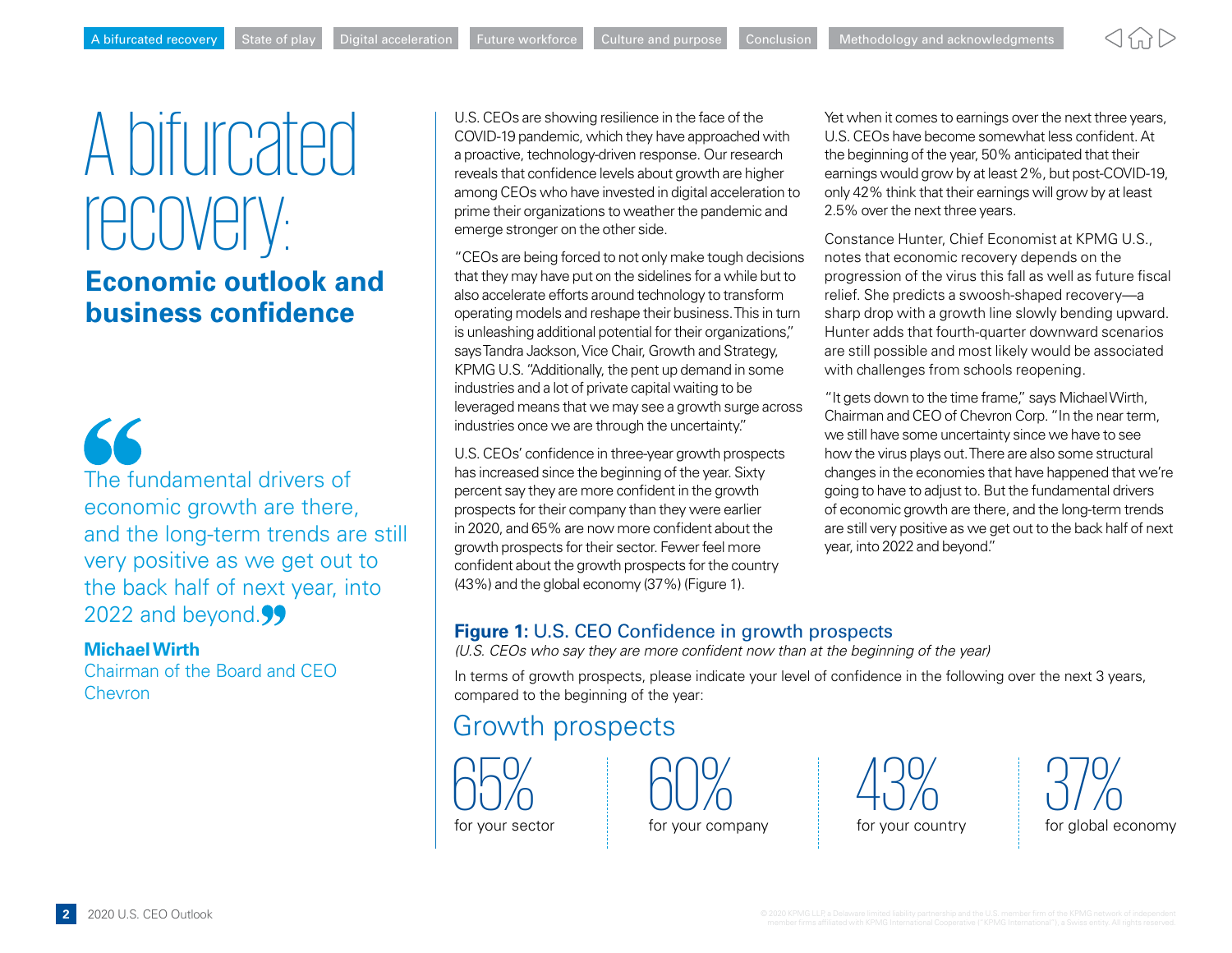66 The driving factor in the macro environment after the virus itself is the balance of the FOMO (Fear Of Missing Out) versus FOGO (Fear Of Going Out) mindsets of consumers.

**Constance Hunter**

Chief Economist, KPMG U.S.

"It's going to be a bifurcated recovery," says Hunter. The pandemic has had the biggest negative impact on the sectors that require high physical contact between workers and customers. This explains why the leisure and hospitality sector is still experiencing a 25% decline in workers. Industries where workers could smoothly transition to full-time remote work, such as finance and insurance, or could modify their work environments to limit interaction with the public, such as construction, have fared much better. Many industries, such as manufacturing and retail, have been forced to transform legacy business practices in order to keep their organizations running through the pandemic.

"In the sectors where demand has plummeted dramatically due to COVID-19, there are also opportunities to create new revenue streams by pivoting to different channels, serving different customer groups or utilizing assets differently," says Jackson.

This bifurcated impact of the pandemic was reflected in our interviews with CEOs from two sectors very differently affected by the pandemic: energy and construction.

"In the energy sector, there are challenges near term," says Wirth. "People are not traveling and so demand for our products is clearly down. Earlier this year, there was a market share war started by Saudi Arabia and Russia, bringing supplies into the market at a time when demand was contracting at a rate never seen before. And we've seen a lot of bankruptcies in our sector. Our company came into [the pandemic] probably the strongest in our sector. We were well prepared for a difficult period of time and we continue to be in a strong position."

"The construction industry is on fire right now," says Maggie Hardy Knox, President of 84 Lumber, the largest family-owned-and-operated building materials supply company in the U.S. "We are very fortunate that our company was deemed an essential business. We build

the American dream for people. Because of that, we are set to have a fantastic year as a company even during the pandemic. I'm extremely confident about the constant growth of 84 Lumber."

Other industries needed government support to continue operating. "COVID-19 highlighted the importance of tax for many CEOs," says Greg Engel, Vice Chair for Tax at KPMG U.S. "From the CARES Act, HEROES Act, employee retention credit, payroll tax deferral decisions, and beyond—tax relief for businesses and individuals alike took center stage like never before. And with that, tax modeling and data-driven tax scenario planning for the short- and long-term not only became major business imperatives for many companies, helping them to better assess risk and navigate the financial impacts of the virus, but it also drove the speed of technology to better position their organizations for future growth."

"The driving factor in the macro environment after the virus itself is the balance of the FOMO (Fear Of Missing Out) versus FOGO (Fear Of Going Out) mindsets of consumers," says Hunter. "Those sectors that serve FOGO may be surprised at the pace of growth they see; the key is having the technological backbone to meet the moment."

Charles Meyers, President and CEO of Equinix Inc., which specializes in global data centers and colocation services, describes his company as the engine room of the digital economy. He sees the pandemic as strengthening the focus on digital transformation, with customers embracing cloud technology. He adds that in many cases, even the companies that have been hit hard by the pandemic came to view this time as an opportunity for them to improve their digital architectures so that they can come out stronger on the other side. "As digital was thrusting to the forefront of everybody's mind, the people that are in the engine room needed to be prepared to respond to that—and we were," he says.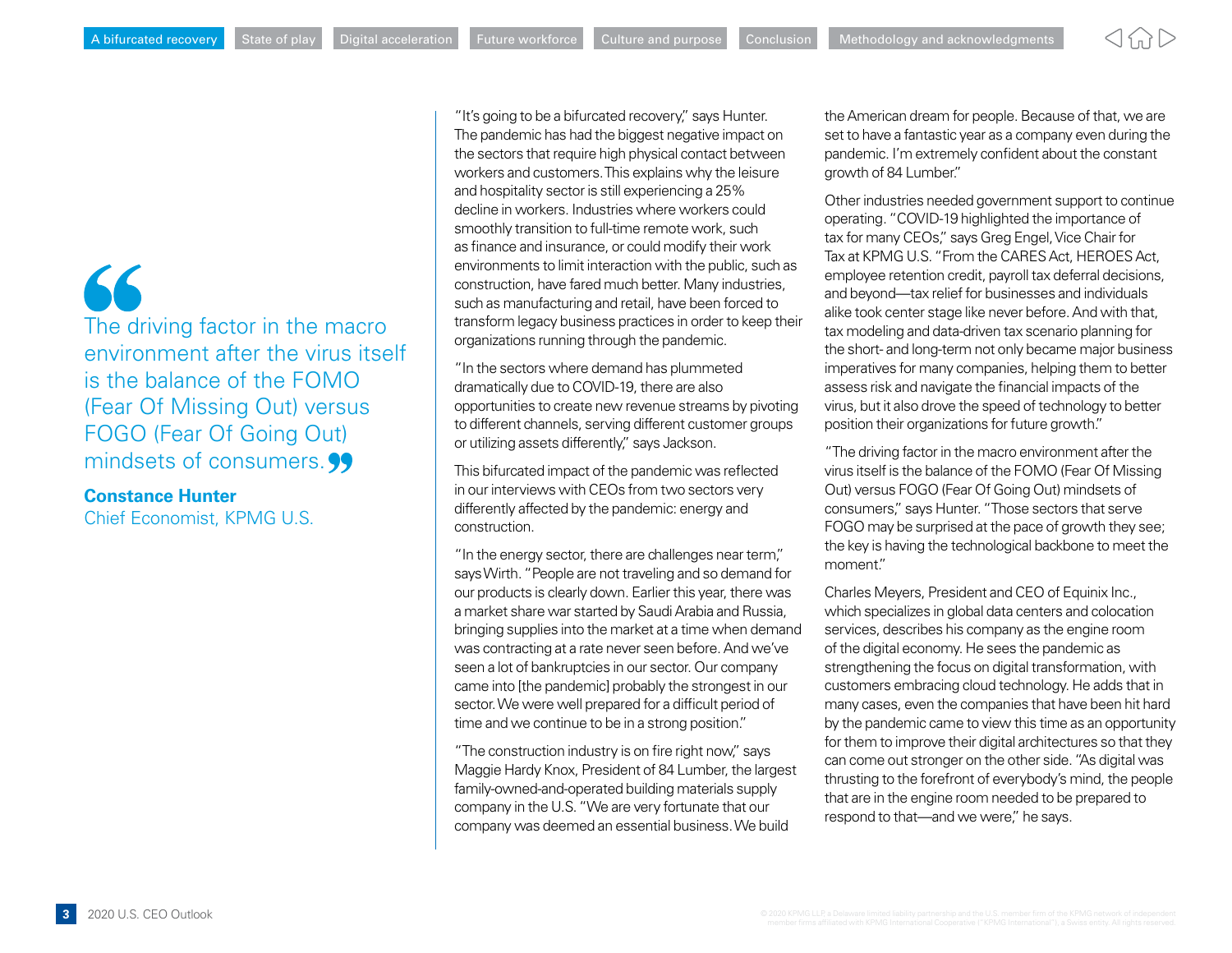## <span id="page-4-0"></span>State of play:

**CEOs navigating their business through the pandemic and beyond**

 $\epsilon$ The long-term sustainability of businesses depends on the CEOs' vision, their ability to make strategic decisions, and their comfort with high levels of ambiguity.<sup>99</sup>

### **Carl Carande**

Vice Chair – Advisory, KPMG U.S.

CEOs are facing a tall order when navigating their companies through the pandemic and beyond. "The long-term sustainability of businesses depends on the CEOs' vision, their ability to make strategic decisions, and their comfort with high levels of ambiguity." says Carl Carande, Vice Chair for Advisory at KPMG U.S. "At the same time, they have to make sure that they can pivot based on changing facts and circumstances."

Creating a strong strategy starts with a data-driven assessment of how the pandemic impacted a company and how to pivot to achieve the objectives of the target state, or the operating and business model best fit for achieving goals under future scenarios. Figuring out that target state can be a challenge, as 22% (the second biggest group) of CEOs point to the lack of insight into future operational scenarios as an obstacle to accelerating their digital transformations.

Carande believes that a methodical and data-driven strategic assessment can give CEOs 85% confidence in what their industry is going to look like postpandemic, even with unknowns around the availability of a COVID-19 vaccine, when employees will feel comfortable about coming back to work and what the outcome of the presidential election will be.

Of course, the target states and strategies are going to be very different for different industries. For Vertiv, for example, which is a critical digital infrastructure provider serving the IT industry, the pandemic encouraged them to reevaluate how they approach technology and their supply chain.

"The pandemic has affected us in ways we never expected," says CEO Rob Johnson. "It's forced us to utilize digital tools more effectively and change our culture to where not everything needs to be done in person. The digital tools we're all using today would have taken us years to adopt, but we were forced to accept them overnight, and are pleased at how well they're working. In terms of supply chain," he continues, "the pandemic has caused us to rethink some things. We've always had a basic strategy of manufacturing in region for region, and never has that strategy been more on the money. We continue to reinforce our commitment to that approach as a result of the pandemic."

Iron Mountain, an information management service company, operates in a hybrid world of physical and digital document storage and retrieval. "The crisis gave us an opportunity to step back and say, how valuable is it to our customers today to receive a box of physical documents within 24 hours versus receive them in electronic forms?" says Iron Mountain's President and CEO, William Meaney. "Digitizing retrieval allowed us to increase efficiency and provide a more valuable, modern service."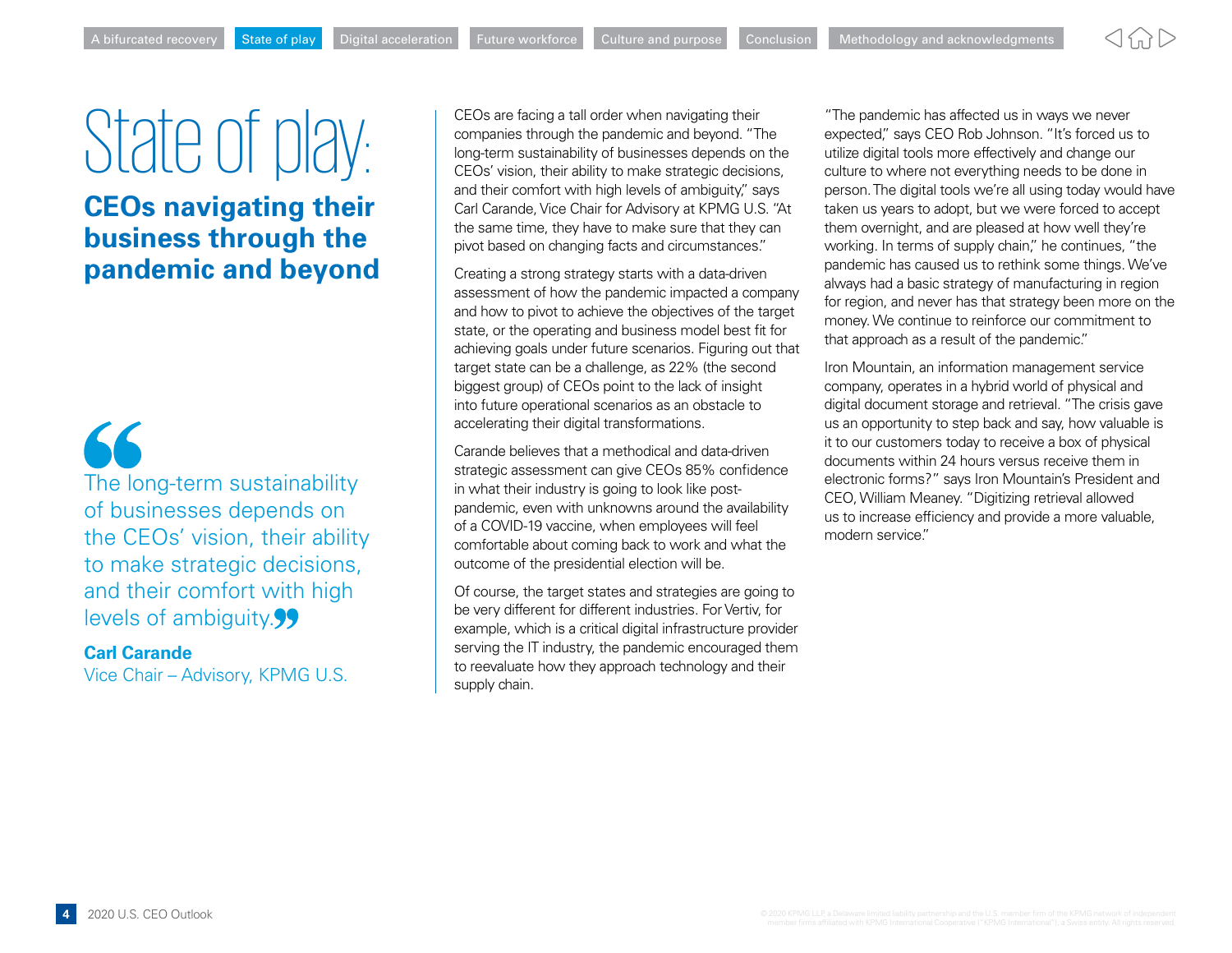<span id="page-5-0"></span>The pandemic forces dic acceleration

 $\blacktriangle$ The move to digitization has accelerated and the benefits will be permanent. There is no going back.<sup>99</sup>

**Carl Carande** Vice Chair – Advisory, KPMG U.S. For a majority of U.S. CEOs, the pandemic has meant an acceleration in digital transformation by months or even years (Figure 2). "The move to digitization has accelerated and the benefits will be permanent," says KPMG's Carande. "There is no going back."

#### **Figure 2:** Impact of the pandemic on digital transformation progress

*Across the following areas of enterprise digital transformation, please say what impact the pandemic has had on progress.*



 $\bullet$  Progress has accelerated by a matter of months or years  $\bullet$  Progress stayed the same or lapsed

While better serving customers has been a top driver of digital transformation in the past, it often meant that companies had to be careful about how quickly they introduced new technology solutions and how advanced these solutions were. A significant fear is that not all customers would be able to adapt or be ready for change. At the beginning of the year, 67% of U.S. CEOs expressed concerns about migrating all of their business to the cloud. The pandemic, by forcing everybody to embrace digital technologies, has largely erased previous hesitation.

At Thomson Reuters Corp., digital transformation was already central to its growth strategy and operating model. But, as President and CEO Steve Hasker explains, shifts in customer attitudes and behaviors

have accelerated its digital business model strategy. "With our customers, we've seen a major change in the acceptance of cloud-based, real-time, digitally delivered business information services," he says. "Any resistance in our clients' mindsets to moving to the cloud or the next generation of digital solutions has largely, if not entirely, evaporated. I think we've seen three to four years of progress in just three to four months, in terms of acceptance of what the new world needs to look like."

Jim Fish, President and CEO of Waste Management Inc. (WM), believes that accelerating efforts to transform the customer experience has been the biggest opportunity to emerge from the pandemic.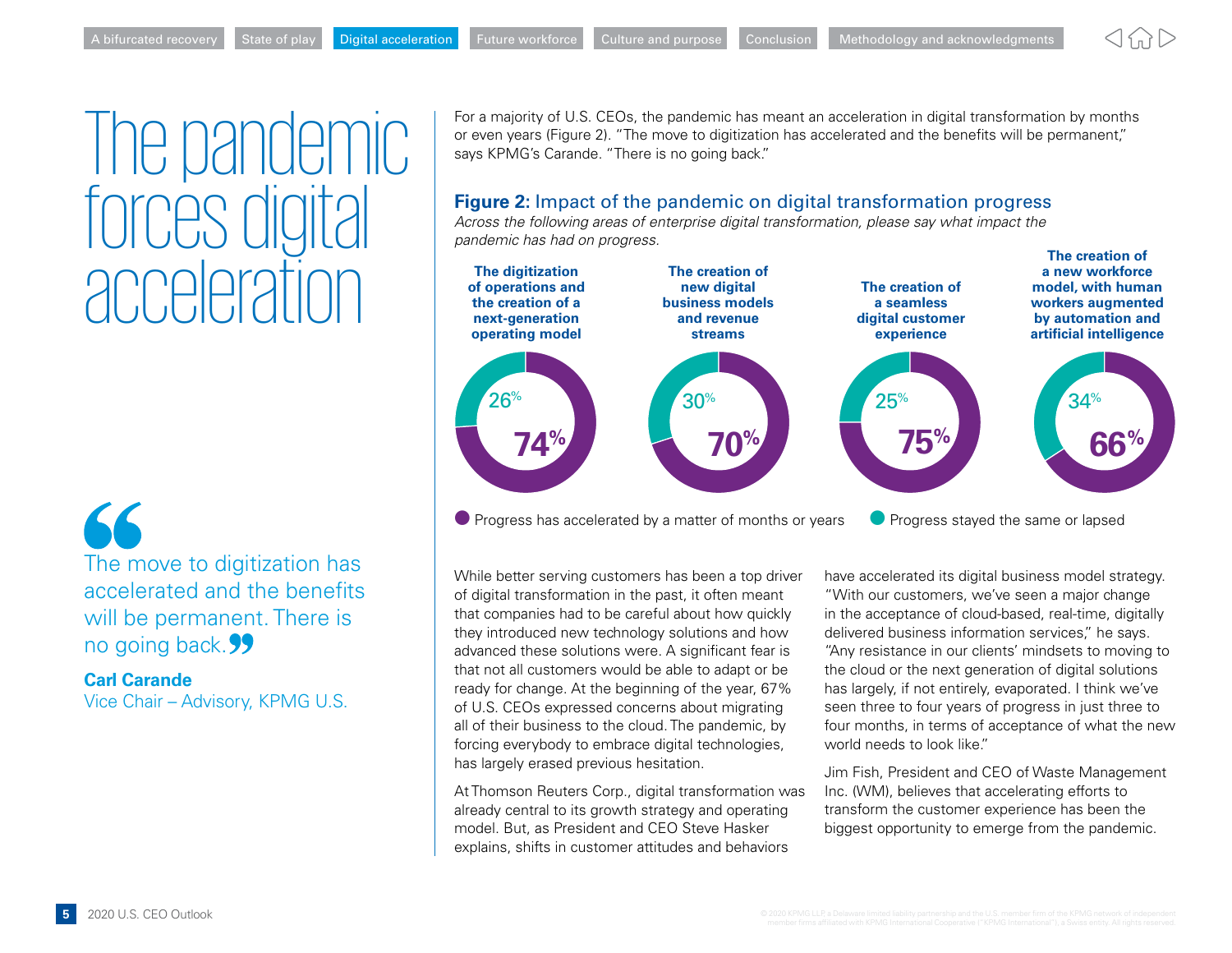"During the pandemic, it has become abundantly clear to us that our customer service digitalization (CSD) investment is unquestionably the right approach," says Fish. "Responding to our customers' needs, CSD packages Waste Management's technology and innovation while combining it with our data and analytics capabilities to seamlessly connect all the WM functions required to service our customers and differentiate the company."

Analog Devices Inc. (ADI) develops solutions that integrate hardware, software, data computing and artificial intelligence between the physical and digital worlds. "As the pace of innovation and degree of product development complexity increases for our customers, we need methods to bring our products to market that tame the inherent complexities," says Vincent Roche, ADI's President and CEO.

"We are continuing to invest in software tools to help both our customers and our workforce," Roche continues. "For customers, we are focused on creating an end-to-end digital customer experience where they can research, prototype and then deploy our products in an easier, faster and more efficient way. Internally, we are investing in centralized hardware and software platforms that enable us to balance the needs for innovation and execution."

For many companies, the accelerated demand for digital technology solutions has been a boon to their business, albeit under difficult circumstances. Companies have had to move more quickly than expected without all the necessary capital and human resources in place. The biggest group of CEOs (31%) found that the top challenge to accelerating digital transformation was difficulty making quick technology-related decisions (Figure 3).

"These are large, expensive decisions that without the right information and the right experience in place can take your breath away," says Carande.

Other challenges include the lack of technology skills and capabilities, which demonstrate a great need to provide people with the right training to help with the transformation agenda

Carande stresses the importance of understanding the end goal of a digital transformation, ensuring change management and having a disciplined project management approach. He also points to the need for creating a connected ecosystem of front-end and back-office technologies, a historic challenge for many organizations.

"You need to make sure you have everyone on the same page as you're beginning to transform; you can't do it from the center," he says. "While the current digital transformations are moving much faster, they still need to be designed and implemented in a comprehensive and connected way."

#### **Figure 3:** Top challenges to digital acceleration

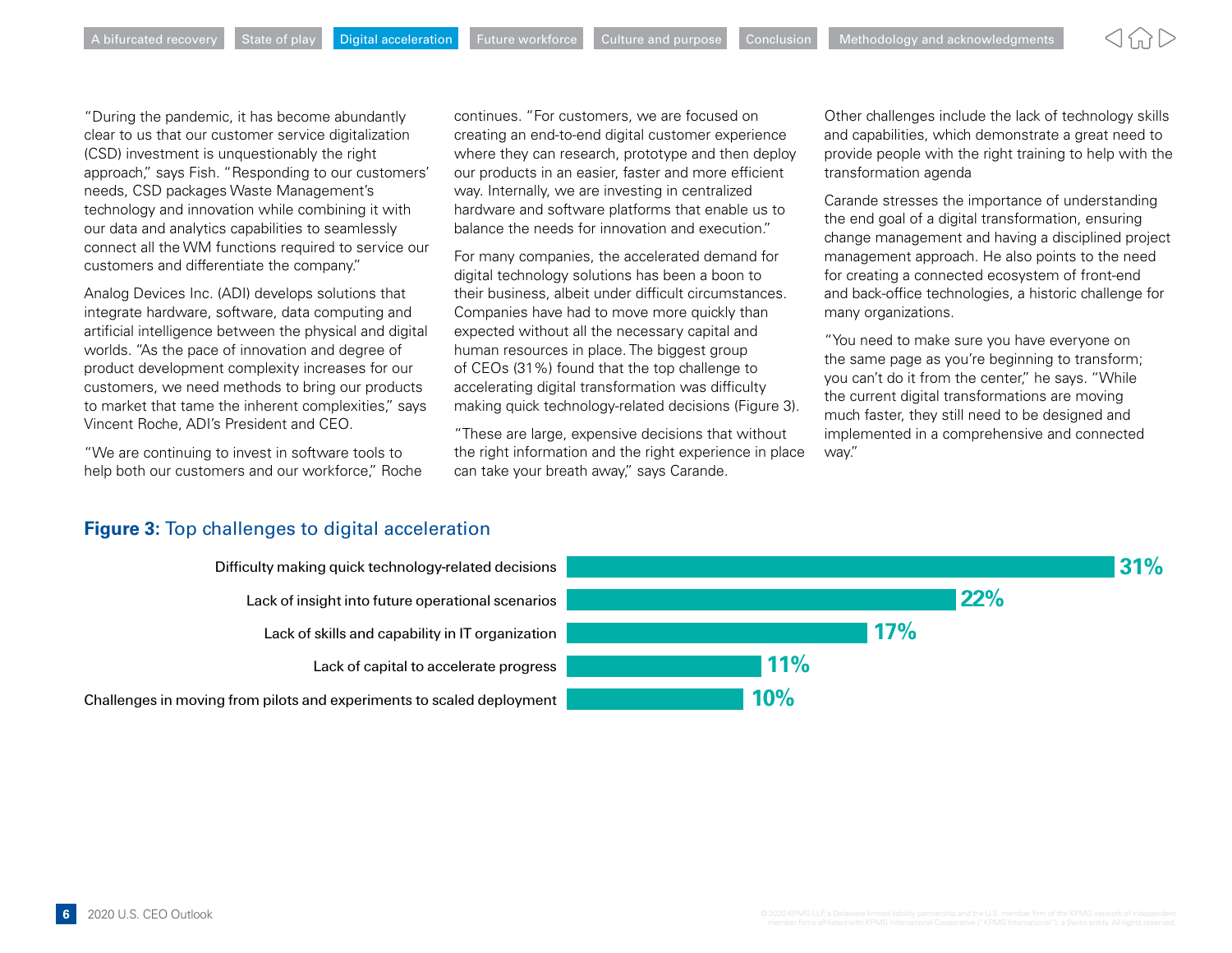

### <span id="page-7-0"></span>Workforce of the future

COVID-19 has put an enormous stress on the workforce, with employees working remotely and thus blending their personal and professional spaces together while also dealing with economic and health anxieties and addressing childcare and other family needs.

"Under these difficult conditions, companies need to care for and nurture talent," says Laura Newinski,

Deputy Chair and Chief Operating Officer, KPMG U.S. "They can achieve that by maintaining a sharp focus on developing policies that support their people, like flexible work arrangements, and supplying technology solutions that allow people to connect with each other." The CEO Outlook survey reveals that CEOs recognize the need to adjust policies to accommodate employees (Figure 4).

**Figure 4:** Thinking about the impact that the pandemic has had on the world of work, please say whether you agree or disagree with the following statements.

*(% of U.S. CEOs who agree)*



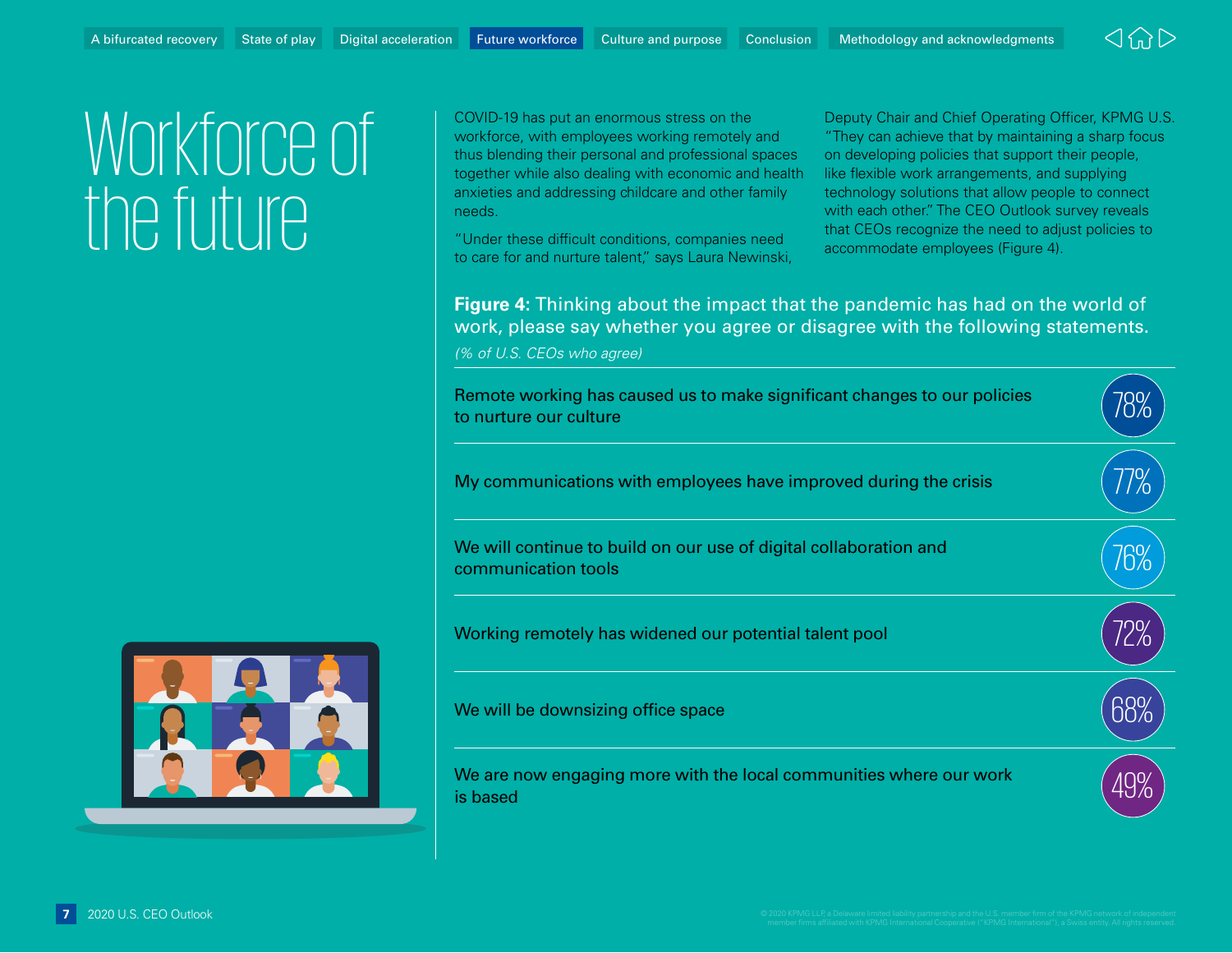

What will the workforce model of the future look like? "I think it will be somewhere in between the way we were pre-COVID and where we are today," says Chevron's Wirth. "Long term, people will miss the spontaneous innovation and creativity that comes with working together in person. But there will be a hybrid, more flexible model tailored to the individual type of work, the work group and the actual person."

Two-thirds of Chevron's employees currently work from home, while a third, the frontline workers on offshore oil rigs, ships and in the refineries, continue in the field. Wirth calls them "the unsung heroes of Chevron" who keep energy flowing into the economy to support vital goods and services.

For 84 Lumber, the pandemic has increased the need for employees. "84 Lumber is an essential business and rapidly expanding within new and existing markets. We are looking to increase our head count across the country. We are busy and we need people who are willing to roll up their sleeves, work hard and get the job done," says Knox. "If you are willing to put in the effort, we will train you, support you and give you what you need to be successful."

During the pandemic, talent risk has become a top concern when it comes to organizational growth (Figure 5). "It becomes an absolute imperative for the CEO to focus on the transformation of the workforce that is happening in organizations today," explains Newinski. She says that human resources and business leaders are key to keeping in touch with the workforce and understanding employees' issues and needs.

Newinski adds that the digital acceleration aimed at enabling the remote workforce is further exacerbating talent risk by causing even greater shortages of digital and change management professionals. She sees a big role for digital education and retraining to keep employees prepared for the new workforce model that lies ahead.

There have been some brighter points for today's new workforce models, with CEOs believing that their communications with their employees have improved (see Figure 4).

"Using digital tools, I firmly believe our communications have never been stronger at all levels of our company," says Vertiv's Johnson. "I would encourage other leaders to continue to find creative ways to connect online with their employeesfrom town halls to listening sessions to Q&As to informative videos. We used to think we had to do these things in person, but I believe we've adapted very well to meeting remotely. Our efforts have been very effective and, quite frankly, we've been able to connect more frequently using online tools."

Newinski believes communications strategies like these will usher in a new era. "The pandemicera communication with the CEO has created an environment of trust and goodwill," she says. "We are facing very raw and important questions from the workforce, and employees are responding very well to hearing directly from leadership. There's no turning back. Employees are going to expect to hear what's happening at the top of the house. That's a permanent pivot to how CEOs are going to be talking to their people."

**Figure 5:** Aside from global health security/pandemic risk, which of the following risks poses the greatest threat to your organization's growth over the next 3 years? *(Top 3)*

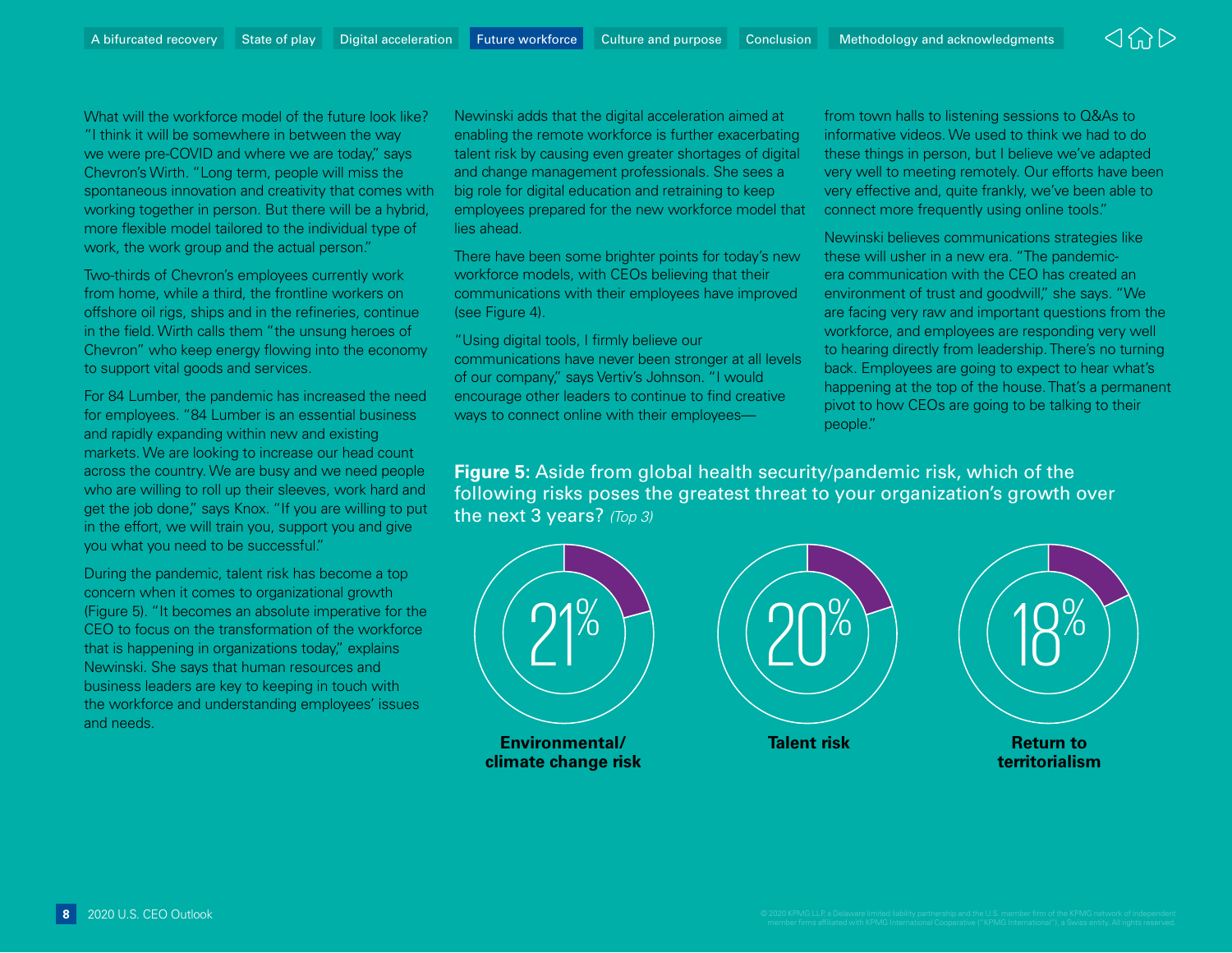### <span id="page-9-0"></span>Culture and purpose are more important than ever

66 CEOs need to make sure that during this difficult time they are more than ever sticking to their organizations' values and purpose.<sup>99</sup>

**Claudia Saran** Vice Chair – Culture, KPMG U.S. Hardships test the character and resolve of individuals, and the same is true for companies. Given the anxiety and stressful conditions organizations are currently under, compounded by economic and competitive pressures, companies may be tempted to ignore or work around their cultures, values and purpose. Yet Claudia Saran, Vice Chair of Culture at KPMG U.S., says that's the opposite of what CEOs need to do.

"CEOs need to make sure that during this difficult time they are more than ever sticking to their organizations' values and purpose," she says.

How honorably companies navigate their businesses through the pandemic will be, for a long time, etched into the minds of their employees, clients, communities and shareholders. According to our CEO survey fielded at the beginning of 2020, the biggest group of CEOs (25%) believed that connecting their brand with a compelling corporate purpose was the most important reputational factor for their organizations.

"Today, culture and purpose are more important than ever," says Saran. "CEOs need to ask themselves: What do we want to be known for by our key stakeholders given all that's going on? What are the key strengths of our organization culturally that should be really pronounced and evident at this time? And how are we going to hold on to them for competitive advantage in perpetuity?"

Waste Management took a principled approach to the pandemic. "We took steps to support our customers, particularly the small- and medium-sized businesses that have been impacted most adversely during the COVID-19 pandemic. We helped our customers rightsize their service levels, temporarily paused price increases, extended payment terms and gave a free month of service to qualifying open-market small and medium business customers. While these actions had a short-term impact on our pricing metrics, we have strengthened our customer relationships and increased customer loyalty," says Fish.

Chevron donated personal protective equipment (PPE) to health authorities around the world, making such items part of its response. "I've also been in more frequent contact with CEOs of other companies than I was prior to the pandemic," says Wirth. "It's been really inspiring to see people from different sectors of the economy—companies large and small—coming together to respond to the immediate needs in the very early days, to help inform government policymakers as things unfolded, to repurpose their supply chains to help with the response efforts, and to share lessons on how to keep our people safe and healthy. I've been incredibly inspired and humbled by the leadership I've seen from CEOs of other companies."

Our survey reveals that purpose provides a clear framework for making quick and effective COVID-19 related decisions for a majority of U.S. CEOs (70%), but 77% have had to reevaluate their purpose as a result of the pandemic to better address the needs of their stakeholders (Figure 6).

Saran believes that it's a good idea to take a step back and reevaluate the alignment of purpose and culture with stakeholders' expectations. Equinix's Meyers agrees with her wholeheartedly. "The emphasis on sustainability and the notion of stakeholder capitalism ideas that were already on the minds of CEOs—are further fueled by the introspection that comes with the pandemic," he says.

Analog Devices' Roche ties purpose to innovation when he says: "It is our moral obligation to support the essential work of organizations making a difference and supporting those impacted by the virus. It is important to capitalize on the extra time we have these days for reflection so that we can create the right environment for true breakthroughs, otherwise known as 'Isaac Newton moments,' to occur."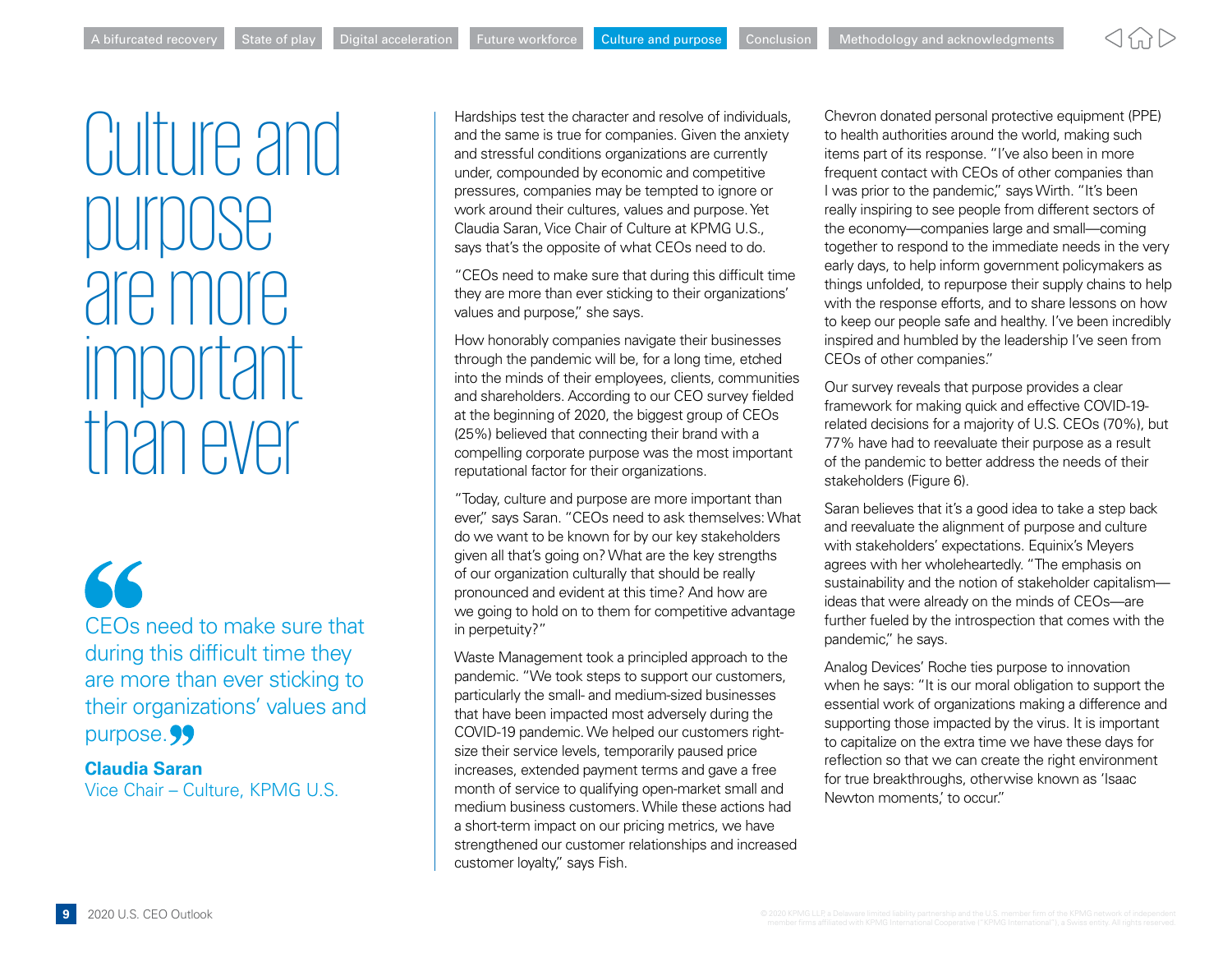

Saran further adds that the importance of values has risen in prominence since the beginning of the pandemic. "Companies want to know who they're doing business with, and it helps to make sure that there's some common ground in terms of organizational values," she says.

One of the biggest challenges to sustaining a purpose-driven culture is the inherent lack of accountability and challenges surrounding culture

"measurement." Companies need to have concrete definitions of – and metrics for tracking – success, including the use of predictive analytics. It is best to have explicit leadership responsibility for that success as well. "Otherwise companies run the risk of having a lot of good ideas and occasional momentum," says Saran, "but an inability to sustain that progress because they don't understand the value they get from the continued focus on, and investment in, culture."

#### **Figure 6:** To what extent do you agree with the following statements about the influence of purpose on crisis decision-making? *(% of U.S. CEOs who agree)*



66 It is important to capitalize on the extra time we have these days for reflection so that we can create the right environment for true breakthroughs, otherwise known as 'Isaac Newton moments, to occur. **99** 

#### **Vincent Roche**

President & CEO, Analog Devices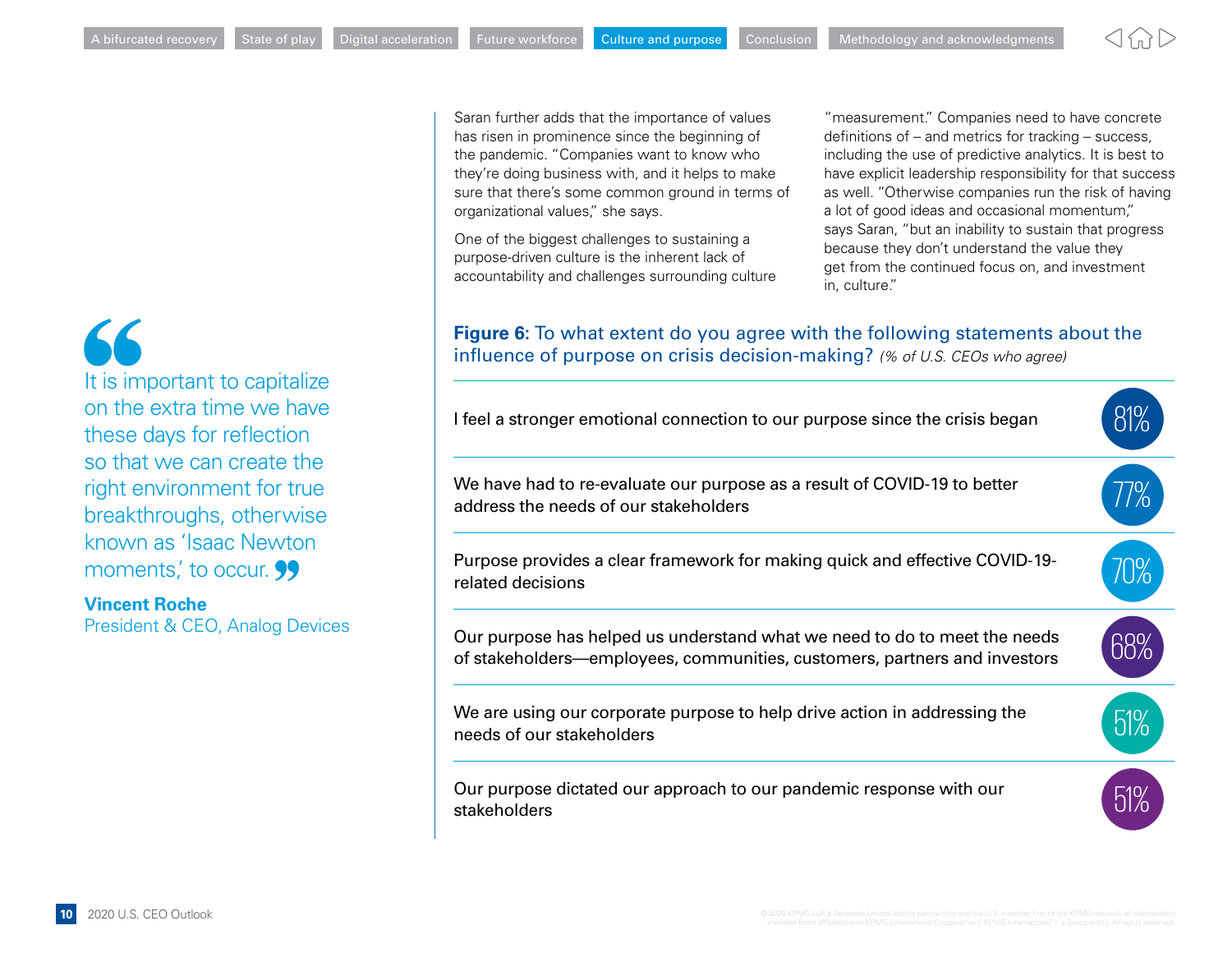### 66 We need to do more to make sure that our employees know we want to support them and their communities.<sup>99</sup>

#### **William Meaney** President & CEO, Iron Mountain

66 ESG strategy, including reporting of key metrics, needs more rigor to appropriately measure and communicate to stakeholders how companies are delivering long-term value. 99

#### **Scott Flynn**

Vice Chair – Audit, KPMG U.S.

Business leaders also aim to strengthen their ESG agendas post-pandemic. Eighty-three percent of U.S. CEOs want to lock in the sustainability and climate change gains they have made as a result of the crisis. Additionally, 58% say that the pandemic has caused their focus to shift toward the social component of their ESG program.

"Analog Devices has long been focused on responsible sustainability efforts, but I believe the time has arrived where we not only prioritize sustainability, but also environmental regeneration," says Roche. "This means our employees will focus on solutions to help restore and replenish natural resources and ecosystems, while reducing our own carbon footprint and the environmental impact of our operations. This focus must also extend to our partnership efforts with our customers, suppliers and NGOs to reduce the impact on our planet."

The social component of ESG is also top of mind for the CEO of Iron Mountain. "We've always had a volunteerism program, but we want to make sure our employees are using it to its fullest," says Meaney. "The murder of George Floyd was a wake-up call for all of us. One of many realizations we had is we are not sure we've done everything we could to encourage our people to support a cause they believe in. We are currently planning to show our support by creating opportunities that further foster volunteerism and community engagement."

Verizon Communications' Chairman and CEO Hans Vestberg announced to his staff that the company was committing \$10 million to organizations that are dedicated to racial equality and social justice. He believes that a strong stance is a moral imperative if you find something simply unacceptable. "We knew racial injustice was something we needed to talk about because we're not going to accept it," Vestberg says. "We're really building diversity right here: Our customer base is diverse and our company is diverse."

Not only is management focused on long-term value creation through ESG, but investors, customers and employees are demanding results that evidence it. "To address this demand, companies must adopt strategic, impactful and measurable ESG policies supported by information beyond industry and SEC requirements," says Scott Flynn, Vice Chair of Audit at KPMG U.S.

"ESG strategy, including reporting of key metrics, needs more rigor to appropriately measure and communicate to stakeholders how companies are delivering long-term value," Flynn explains. "Strategic and effective engagement with ESG priorities is a business imperative. The stakes are real for many companies as society struggles with issues of climate change, racial equity and justice."

As Flynn adds, rigorous ESG reporting helps companies:

- Understand and address risks that threaten profitability
- Attract a new investor base while meeting the increasingly stringent requirements of institutional investors
- Access capital
- Compete for top talent
- Grow and build the loyalty of their customer base.

Assurance of ESG reporting sets expectations for stakeholders and allows management and investors to track progress over time by ensuring the accountability and reliability of the information used to measure the efficacy of the initiatives.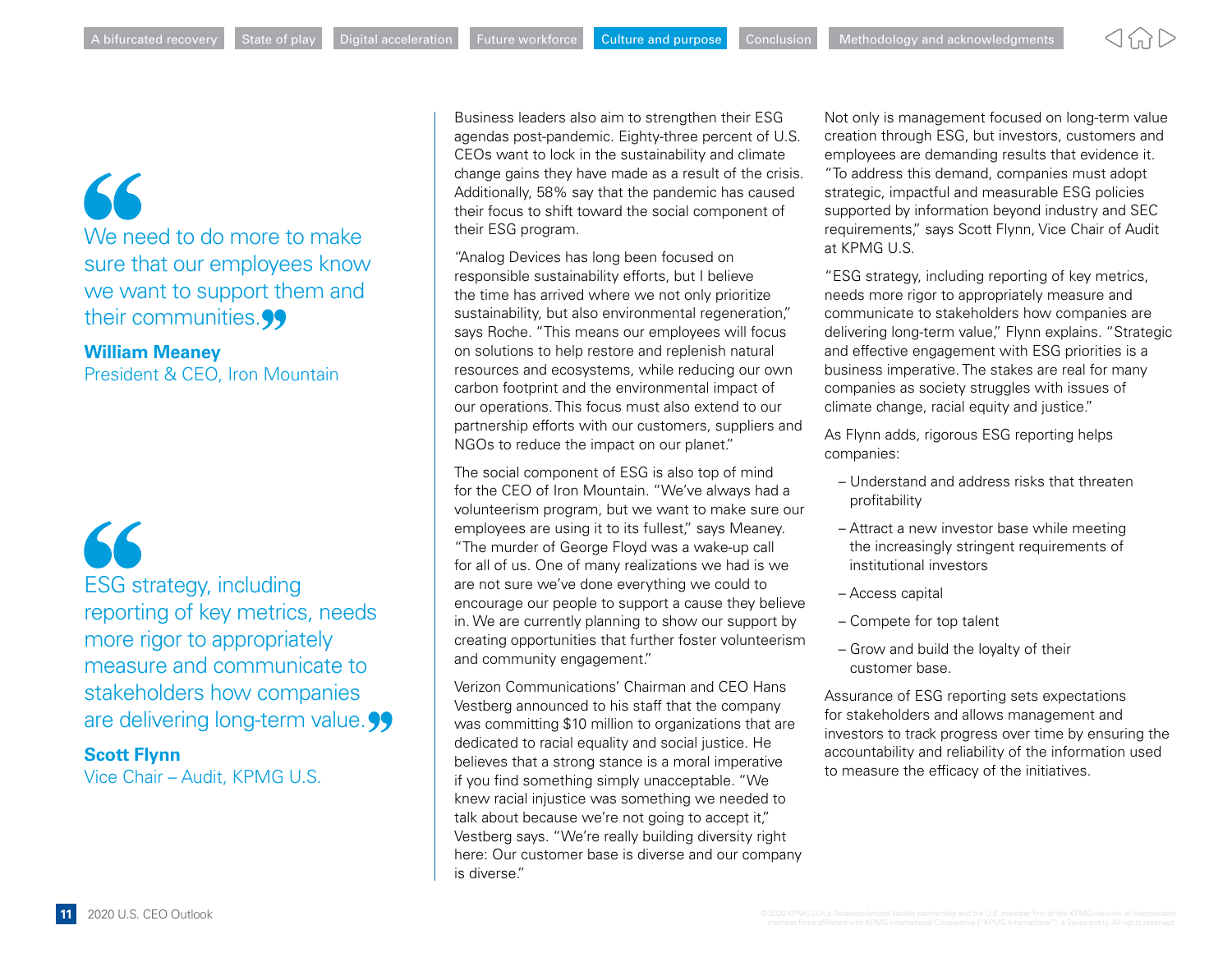

<span id="page-12-0"></span>**CONCOLO CONTEGRS** U.S. CEOs have built strong foundations for their companies to emerge from the<br>pandemic stronger than before. To make sure that their efforts and hard work<br>continue to have an impact, CEOs will need to s **pandemic stronger than before. To make sure that their efforts and hard work continue to have an impact, CEOs will need to stay personally focused on technology, workforce and culture.**

#### **Technology**

The pandemic-triggered move to digitization has accelerated, putting many companies years ahead of where they expected to be earlier this year. The key moving forward will be to make sure that the benefits of these accelerations remain permanent. This will require understanding the end goals of digital transformation, effective change management and a disciplined approach to project implementation.

#### **Workforce**

COVID-19 has put an enormous stress on the workforce. Under these difficult conditions, companies need to care for and nurture talent by developing policies that support their people, such as flexible work arrangements, and by supplying technology solutions that allow employees to connect with one another. As we move forward, employees are increasingly going to expect to know what's happening at their firms and be in regular communication with their CEO.

#### **Culture and purpose**

Despite the anxiety and stressful conditions confronting organizations, CEOs need to ensure that during this difficult time they stick to their organizations' values and purpose. How honorably companies navigate their business through this pandemic will be etched into the minds of their employees, clients, communities and shareholders. The culture CEOs build now will determine the strength of their brand in the future.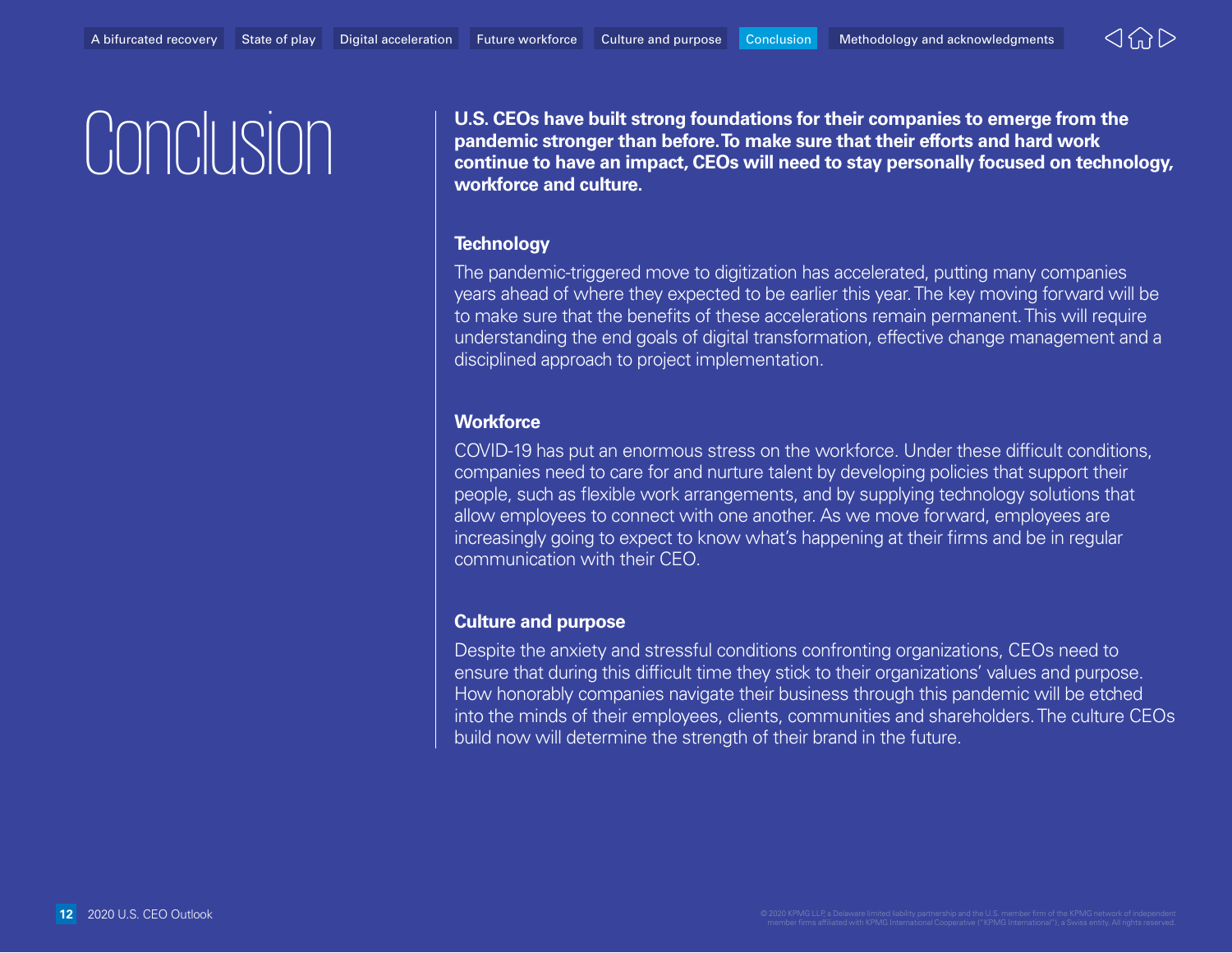

## <span id="page-13-0"></span>Methodology and acknowledgments

#### **Methodology**

Results in this report are based on two surveys of CEOs conducted in 2020. The first survey, conducted in January 2020, surveyed 1,251 CEOs globally, including 400 CEOs from the United States, about their outlook for the next few years. The second survey, conducted in July and August 2020, surveyed 315 CEOs globally, including 100 CEOs from the United States, about the challenges and opportunities facing their business in light of the COVID-19 pandemic.

All CEOs in both surveys came from companies with annual revenues of \$500 million or more and represented major industries, including retail, financial services, life sciences, energy, technology and manufacturing.

#### **Acknowledgments**

KPMG and Forbes Insights would like to thank the following individuals for their time and expertise.

- James Fish, President & CEO, Waste Management Inc.
- Steve Hasker, President & CEO, Thomson Reuters Corp.
- Rob Johnson, CEO, Vertiv
- Maggie Hardy Knox, President, 84 Lumber
- William Meaney, President & CEO, Iron Mountain
- Charles Meyers, President & CEO, Equinix Inc.
- Vincent Roche, President & CEO, Analog Devices Inc.
- Hans Vestberg, Chairman & CEO, Verizon Communications Inc.
- Michael Wirth, Chairman of the Board & CEO, Chevron Corp.